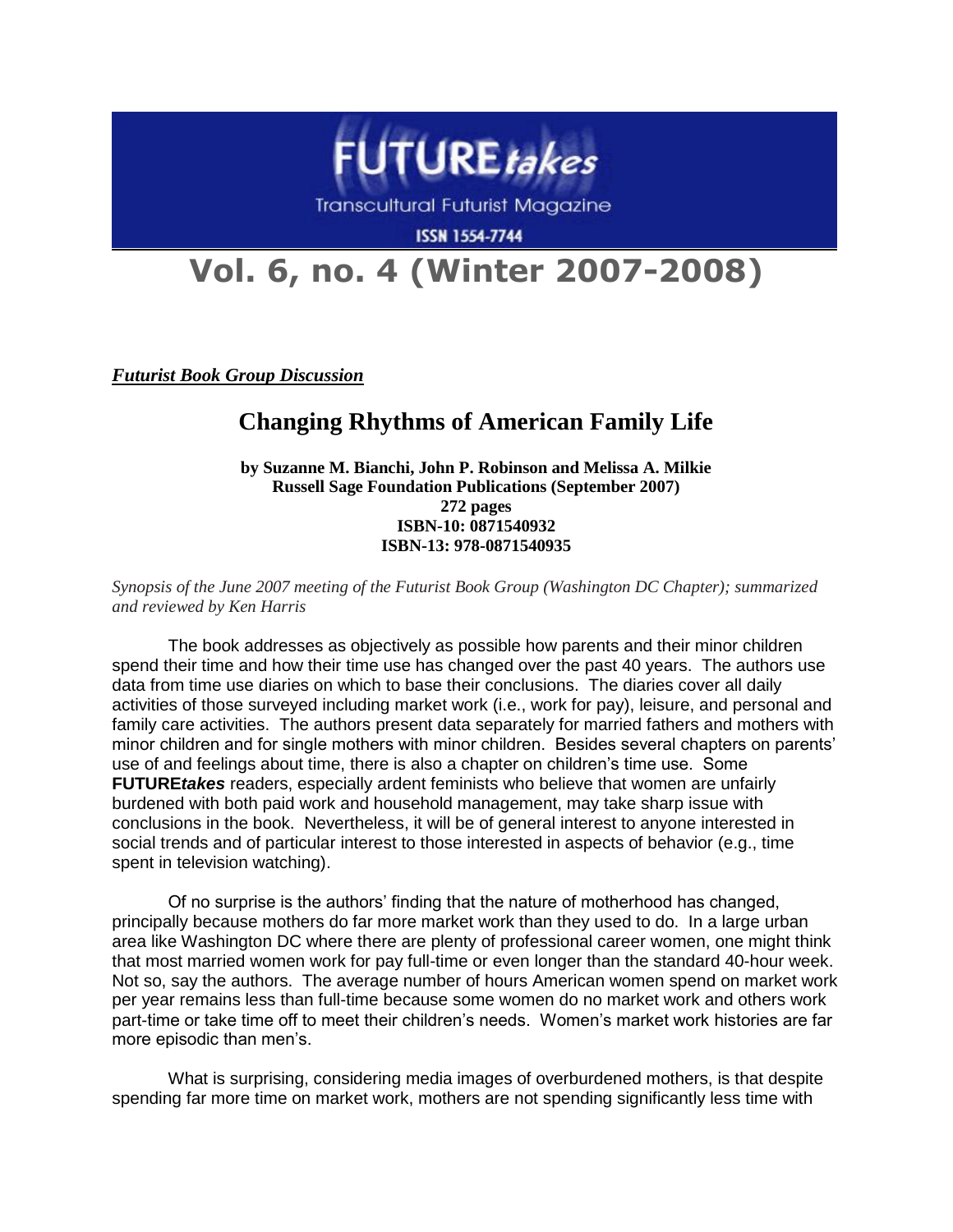their children. They are maintaining and even strengthening relationships with their children because they are spending much less time on housework and fathers are pitching in and doing much more routine housework including routine childcare. Fathers are also becoming far more involved in their children's lives. The main reason this is so, say the authors, is that technology and convention have given parents far more choice over when to have children. Consequently, children are more cherished, and parents are in a better position to give them the care they think they ought to receive. Also parents are increasingly attuned to the dangers children face in the modern world in their absence.

The book exposes stresses in American family life in two major ways. First, the chapter on children's time use says that 34 percent of those surveyed wished their mothers would be less stressed and tired and 28 percent wished the same for their fathers. Only 10 percent of the children actually wanted more time with their mothers and 16 percent wanted more time with their fathers. Second, the amount of time members of married couples spend with each other declined 26 percent between 1975 and 2000.

The authors take strong issue with the feminist contention in books such as *The Cultural Contradictions of Motherhood* by Sharon Hays and *The Price of Motherhood* by Ann Crittenden that married mothers are unfairly burdened because they must work a second shift doing housework after a full day of market work. On the basis of the time diaries, the authors reach three important conclusions contradicting the traditional feminist view:

- In the past, a specialization ('separate spheres') argument dominated the time allocation literature, especially in economics. Mothers specialized in the home, fathers in the market. Specialization seems to be giving way to much more similar time allocations of mothers and fathers, although it certainly has not disappeared, as we have discussed.
- Among all parents (as discussed in chapter 3), the average total workload is almost equal, with married mothers averaging 65 hours and married fathers 64 hours per week. These equal overall workloads are found despite marked gender differences in paid versus unpaid work with fathers performing 34 percent of housework and 33 percent of childcare in contrast to 64 percent of market work. In hourly terms, mothers averaged 19 fewer weekly hours of market work than fathers, but 13 hours more of housework and shopping and 6 more hours of child care.
- A final important comparison is that among couples where both are employed full-time, there is remarkable gender equality in total workloads, with mothers averaging 68 hours per week compared with 67 hours for fathers.

And, what does the future hold? While the authors find far more gender equality in family division of labor existing today than in the idealized 1950s, they doubt that full gender equality is in our future, at least not for a very long time, because parents fall into gender-specialized roles once a child arrives. They settle on a pattern of gender-specialized activities when the children are young and find it difficult to re-negotiate such patterns when the children leave the nest. Children observe them in these specialized roles and perpetuate them as adults.

Because everyone around the table could relate personally to the issues raised by the authors, discussion of this book was one of the liveliest the group has had in its 3-year history. The statistics shed light on matters important to us all. Read the book and see for yourself!